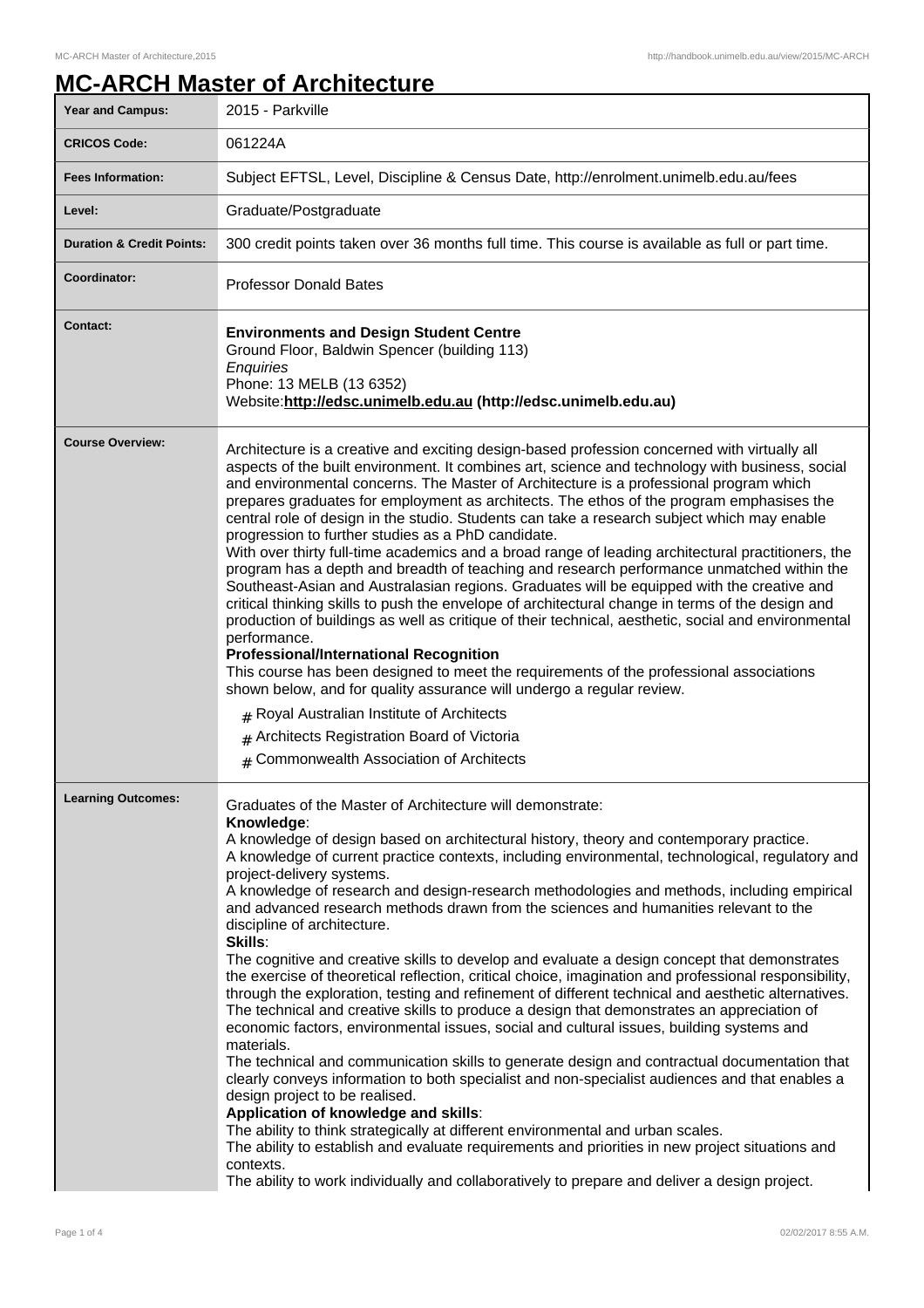|                                                             | The ability to prepare, structure, schedule, evaluate and deliver a substantial research or<br>design-research project.                                                                                                                                                                                                                                                                                                                                                                                                                                                                                                                                                                                                                                                                                                                                                                                                                                                                                                                                                                                                                                                                                                                                                                                                                                                                                                                                                                                                                                                                                                                                                    |
|-------------------------------------------------------------|----------------------------------------------------------------------------------------------------------------------------------------------------------------------------------------------------------------------------------------------------------------------------------------------------------------------------------------------------------------------------------------------------------------------------------------------------------------------------------------------------------------------------------------------------------------------------------------------------------------------------------------------------------------------------------------------------------------------------------------------------------------------------------------------------------------------------------------------------------------------------------------------------------------------------------------------------------------------------------------------------------------------------------------------------------------------------------------------------------------------------------------------------------------------------------------------------------------------------------------------------------------------------------------------------------------------------------------------------------------------------------------------------------------------------------------------------------------------------------------------------------------------------------------------------------------------------------------------------------------------------------------------------------------------------|
| <b>Course Structure &amp;</b><br><b>Available Subjects:</b> | 300 Point Entry<br>All student must complete:<br>237.5 points of core subjects (including the capstone subject: <b>ABPL90169 Design Thesis (//</b><br>view/current/ABPL90169)).<br>37.5 points of architecture electives.<br>25 points of multidisciplinary electives.<br>200 Point Entry<br>All students must complete:<br>137.5 points of core subjects (including the capstone subject: <b>ABPL90169 Design Thesis (//</b><br>view/current/ABPL90169)).<br>37.5 points of architecture electives.<br>25 points of multidisciplinary electives.                                                                                                                                                                                                                                                                                                                                                                                                                                                                                                                                                                                                                                                                                                                                                                                                                                                                                                                                                                                                                                                                                                                          |
| <b>Majors/Minors/</b><br><b>Specialisations</b>             | Students entering the Master of Architecture from a cognate discipline with 100 points of<br>advanced standing will undertake the 200 point program                                                                                                                                                                                                                                                                                                                                                                                                                                                                                                                                                                                                                                                                                                                                                                                                                                                                                                                                                                                                                                                                                                                                                                                                                                                                                                                                                                                                                                                                                                                        |
|                                                             | Major/Minor/Specialisation                                                                                                                                                                                                                                                                                                                                                                                                                                                                                                                                                                                                                                                                                                                                                                                                                                                                                                                                                                                                                                                                                                                                                                                                                                                                                                                                                                                                                                                                                                                                                                                                                                                 |
|                                                             | 200 point Master of Architecture                                                                                                                                                                                                                                                                                                                                                                                                                                                                                                                                                                                                                                                                                                                                                                                                                                                                                                                                                                                                                                                                                                                                                                                                                                                                                                                                                                                                                                                                                                                                                                                                                                           |
|                                                             | Students entering the Master of Architecture from a non-cognate discipline will undertake the<br>300 point program.                                                                                                                                                                                                                                                                                                                                                                                                                                                                                                                                                                                                                                                                                                                                                                                                                                                                                                                                                                                                                                                                                                                                                                                                                                                                                                                                                                                                                                                                                                                                                        |
|                                                             | Major/Minor/Specialisation                                                                                                                                                                                                                                                                                                                                                                                                                                                                                                                                                                                                                                                                                                                                                                                                                                                                                                                                                                                                                                                                                                                                                                                                                                                                                                                                                                                                                                                                                                                                                                                                                                                 |
|                                                             | 300 point Master of Architecture                                                                                                                                                                                                                                                                                                                                                                                                                                                                                                                                                                                                                                                                                                                                                                                                                                                                                                                                                                                                                                                                                                                                                                                                                                                                                                                                                                                                                                                                                                                                                                                                                                           |
| <b>Entry Requirements:</b>                                  | 1. In order to be considered for entry applicants must have completed:<br>$#$ an undergraduate degree in any discipline with a weighted average mark of at least H3<br>(65%), or equivalent; and<br>$#$ a design portfolio in a format as specified by the Selection Committee; and<br>$#$ a personal statement outlining relevant prior study and work experience, and motivation to<br>undertake the course;<br>And for students not seeking credit<br>$_{\text{\#}}$ one design studio subject and one art/architecture/built environment/design history subject<br>at undergraduate level, or equivalent.<br>Meeting these requirements does not guarantee selection.<br>2. In ranking applications, the Selection Committee will consider:<br>$#$ prior academic performance; and<br>$#$ the personal statement; and<br>$#$ the design portfolio.<br>3. The Selection Committee may seek further information to clarify any aspect of an<br>application in accordance with the Student Application and Selection Procedure (https://<br>policy.unimelb.edu.au/MPF1034)<br>4. Applicants are required to satisfy the university's <b>English language requirements for</b><br>postgraduate courses (http://about.unimelb.edu.au/academicboard/resolutions) . For<br>those applicants seeking to meet these requirements by one of the standard tests approved by<br>the Academic Board, performance band 6.5 (http://about.unimelb.edu.au/academicboard/<br>resolutions) is required.<br>Note: Applicants with the following may be awarded up to 100 points of credit<br>$_{\#}$ an undergraduate degree with a major in architecture or architectural studies with a |
|                                                             | weighted average mark of at least H3 (65%), or equivalent.                                                                                                                                                                                                                                                                                                                                                                                                                                                                                                                                                                                                                                                                                                                                                                                                                                                                                                                                                                                                                                                                                                                                                                                                                                                                                                                                                                                                                                                                                                                                                                                                                 |
|                                                             | <b>Additional notes:</b>                                                                                                                                                                                                                                                                                                                                                                                                                                                                                                                                                                                                                                                                                                                                                                                                                                                                                                                                                                                                                                                                                                                                                                                                                                                                                                                                                                                                                                                                                                                                                                                                                                                   |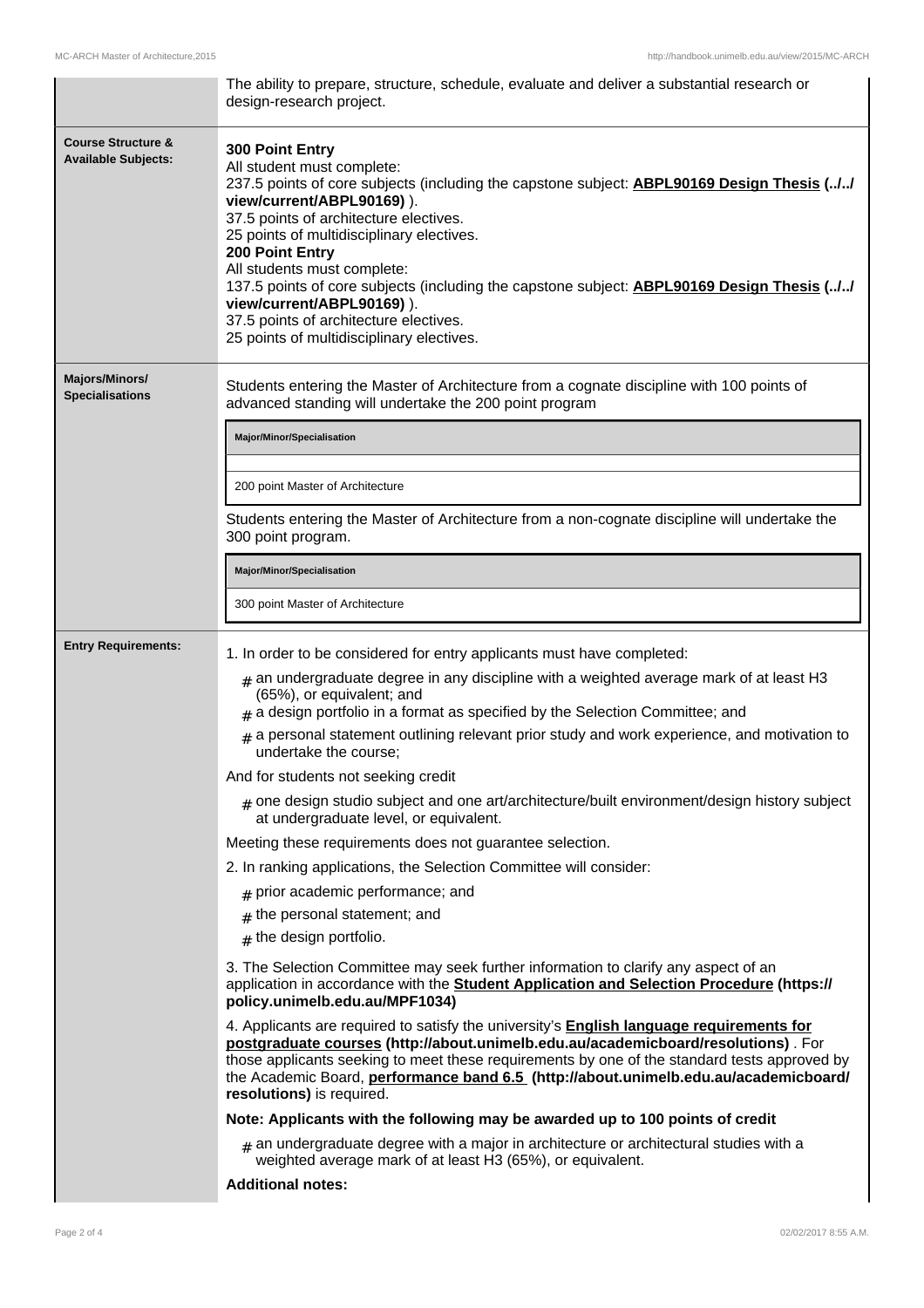|                                                                  | (a) Portfolio format for applicants not eligible for credit allowed under the Resolution on<br>Selection.                                                                                                                                                                                                                                                                                                                                                                                                                                                                                                                                                                                                                                                                                                                                                                                                                                                                                                                                                                                                                                                                                                                                                                                                                                                                                                                                                                                                                                                                                                                                                                                                                                                                                                                                                                                                                                                                                                                                                                                                                                                                                                                                                                                                                                                                                                                                                                                                                                                                                                                                                                                                                                                                                                                                                                                                                                                                                                                                                                                                        |
|------------------------------------------------------------------|------------------------------------------------------------------------------------------------------------------------------------------------------------------------------------------------------------------------------------------------------------------------------------------------------------------------------------------------------------------------------------------------------------------------------------------------------------------------------------------------------------------------------------------------------------------------------------------------------------------------------------------------------------------------------------------------------------------------------------------------------------------------------------------------------------------------------------------------------------------------------------------------------------------------------------------------------------------------------------------------------------------------------------------------------------------------------------------------------------------------------------------------------------------------------------------------------------------------------------------------------------------------------------------------------------------------------------------------------------------------------------------------------------------------------------------------------------------------------------------------------------------------------------------------------------------------------------------------------------------------------------------------------------------------------------------------------------------------------------------------------------------------------------------------------------------------------------------------------------------------------------------------------------------------------------------------------------------------------------------------------------------------------------------------------------------------------------------------------------------------------------------------------------------------------------------------------------------------------------------------------------------------------------------------------------------------------------------------------------------------------------------------------------------------------------------------------------------------------------------------------------------------------------------------------------------------------------------------------------------------------------------------------------------------------------------------------------------------------------------------------------------------------------------------------------------------------------------------------------------------------------------------------------------------------------------------------------------------------------------------------------------------------------------------------------------------------------------------------------------|
|                                                                  | The design portfolio is assessed digitally and must be saved as one PDF file in landscape<br>format. The file size of the portfolio should not exceed 10 MB, and the number of pages<br>should not exceed 15 pages. Note that as portfolios are evaluated digitally images should<br>be reproduced at a sufficient scale and resolution to be easily readable with limited zooming<br>or scrolling. The Selection Committee will look for evidence that the applicant has worked<br>successfully in a studio learning environment. Any of the range of pedagogical approaches to<br>the teaching of introductory design is appropriate, although the Selection Committee will be<br>particularly interested in the exploration of 3D form and space, and evidence of other creative<br>work<br>(b) Portfolio format for applicants who are eligible for credit allowed under the Resolution on<br>Selection.<br>The design portfolio is assessed digitally and must be saved as one PDF file in landscape<br>format. The file size of the portfolio should not exceed 10 MB, and the number of pages<br>should not exceed 15 pages. Note that as portfolios are evaluated digitally images should be<br>reproduced at a sufficient scale and resolution to be easily readable with limited zooming or<br>scrolling. Elaborate formats that reduce the available page space for the design images should<br>be avoided. The design portfolio should focus on design work rather than, for example, life or<br>still-life drawing skills. Portfolios should be drawn largely from the design studio subjects the<br>applicant has completed. Applicants submitting work done in the context of employment should<br>explain their role in the work produced with brief notes. It would be helpful to see a variety of<br>techniques of drawings and images: free hand diagrams, computer images, two-dimensional<br>(plans, sections, elevations) and three-dimensional studies, photographs of physical models.<br>It is highly recommended that students obtain at least 16 weeks of documented relevant full-                                                                                                                                                                                                                                                                                                                                                                                                                                                                                                                                                                                                                                                                                                                                                                                                                                                                                                                                                                                                   |
|                                                                  | time professional work experience, before commencing the final 100 points of the degree.                                                                                                                                                                                                                                                                                                                                                                                                                                                                                                                                                                                                                                                                                                                                                                                                                                                                                                                                                                                                                                                                                                                                                                                                                                                                                                                                                                                                                                                                                                                                                                                                                                                                                                                                                                                                                                                                                                                                                                                                                                                                                                                                                                                                                                                                                                                                                                                                                                                                                                                                                                                                                                                                                                                                                                                                                                                                                                                                                                                                                         |
|                                                                  | <b>Guaranteed Transfer into Commonwealth Supported Place</b>                                                                                                                                                                                                                                                                                                                                                                                                                                                                                                                                                                                                                                                                                                                                                                                                                                                                                                                                                                                                                                                                                                                                                                                                                                                                                                                                                                                                                                                                                                                                                                                                                                                                                                                                                                                                                                                                                                                                                                                                                                                                                                                                                                                                                                                                                                                                                                                                                                                                                                                                                                                                                                                                                                                                                                                                                                                                                                                                                                                                                                                     |
|                                                                  | Students with a fee place in this course who complete 100 points of the course with a weighted<br>average mark of at least H2A (75%) and who are eligible for a Commonwealth Supported Place<br>will be guaranteed a transfer to a Commonwealth Supported Place for the remainder of the<br>course.                                                                                                                                                                                                                                                                                                                                                                                                                                                                                                                                                                                                                                                                                                                                                                                                                                                                                                                                                                                                                                                                                                                                                                                                                                                                                                                                                                                                                                                                                                                                                                                                                                                                                                                                                                                                                                                                                                                                                                                                                                                                                                                                                                                                                                                                                                                                                                                                                                                                                                                                                                                                                                                                                                                                                                                                              |
|                                                                  | For information about how to apply click here (http://www.msd.unimelb.edu.au/how-<br>apply-coursework-programs).                                                                                                                                                                                                                                                                                                                                                                                                                                                                                                                                                                                                                                                                                                                                                                                                                                                                                                                                                                                                                                                                                                                                                                                                                                                                                                                                                                                                                                                                                                                                                                                                                                                                                                                                                                                                                                                                                                                                                                                                                                                                                                                                                                                                                                                                                                                                                                                                                                                                                                                                                                                                                                                                                                                                                                                                                                                                                                                                                                                                 |
| <b>Core Participation</b><br><b>Requirements:</b><br>Page 3 of 4 | The Melbourne School of Design is the graduate school of the Faculty of Architecture, Building<br>and Planning. It offers professional entry programs in Architecture, Construction Management,<br>Landscape Architecture, Property and Urban Planning. It offers specialist development<br>programs in Property Valuation, Planning and Design and in Urban Design. The Melbourne<br>School of Design welcomes applications from students with disabilities. It is the University<br>and Faculty (Architecture, Building and Planning) policy to take reasonable steps to make<br>reasonable adjustments so as to enable students' participation in degrees offered by the<br>Melbourne School of Design (MSD).A candidate for degrees offered in the MSD must have<br>abilities and skills which include the following: observation; communication; motor; conceptual,<br>integrative, and quantitative; and behavioural and social. Adjustments can be provided to<br>minimise the impact of a disability, however, particularly at Masters level, students need to<br>be able to participate in programs in an independent manner and with regard to their safety<br>and the safety of others.(i) Observation: Candidates must be able to read text, diagrams,<br>maps, drawings and numerical data. Candidates should be able to observe details at a number<br>of scales and to record useful observations of environmental contexts.(ii) Communication:<br>Candidates should be able to communicate with fellow students, professional and academic<br>staff, members of relevant professions and the public. Candidates must be able to communicate<br>effectively and sensitively. Communication includes not only speech but also reading and<br>writing, presenting one's own work in front of a large group, receiving and responding to<br>feedback about one's own work in a public setting. Assessment in studio subjects will involve<br>'crits' where students present their own work in front of a large group, where they will receive<br>and respond to feedback about their work in a public setting. Crits are an integral part of working<br>in the industry and are an inherent requirement of the course.(iii) Motor: Candidates should<br>have sufficient motor function to elicit information from environmental contexts. Off campus<br>investigations may include visits to construction sites, urban, rural and/or remote environments.<br>Candidates should have sufficient motor ability to prepare documentation of analytic texts,<br>drawings and models of findings and for the reparation of proposals for environmental<br>interventions via digital or other means. Candidates should have the ability to actively participate<br>in appropriate site and/or design studio-based activities.(iv) Intellectual-Conceptual, Integrative<br>and Quantitative Abilities: These abilities include measurement, calculation, reasoning, analysis,<br>synthesis and, importantly, the ability to interpret results of such work. Problem resolution, the<br>02/02/2017 8:55 A.M. |